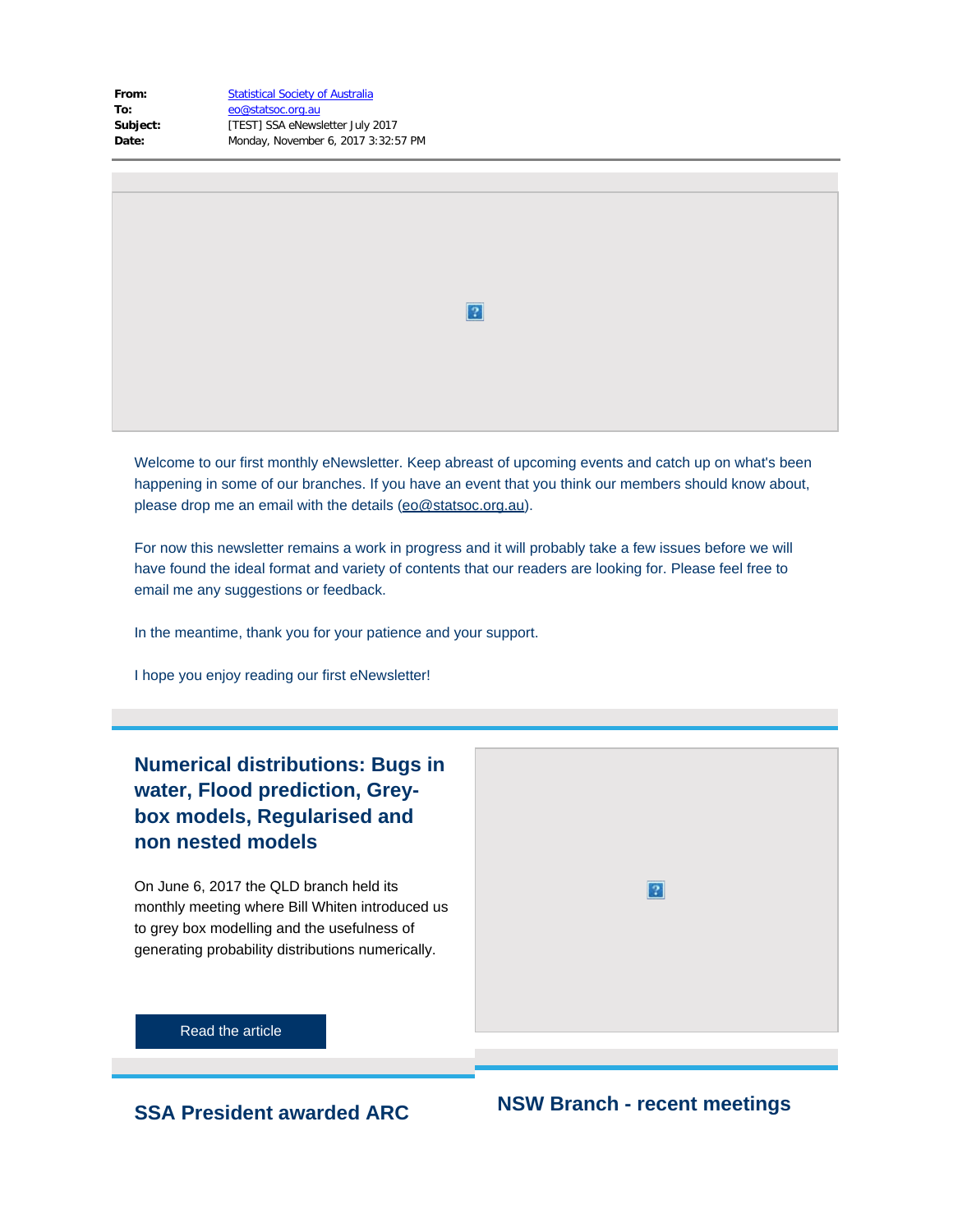### **Future Fellowship**

The Australian Research Council (ARC) has welcomed Professor Scott Sisson as an ARC Future Fellow.

Scott was one of 91 researchers around the country named by the ARC as Future Fellows. He will receive just over \$1-million for his project titled, "Frontiers in Data Science: Analysing Distributions as Data."

In May, the NSW branch heard from DECRA research fellow Dr Zdravko Botev (UNSW), who gave an interesting insight into the implications of using a Gaussian copula to model rare events associated with correlated log-normal asset returns. The June meeting featured a wideranging talk by Dr Margo Barr of the Sax Institute, discussing the challenges of survey design, collection and quality evaluation.

Full reports will appear in the September newsletter.

#### [Read the article](https://www.vision6.com.au/ch/43209/1wsr7/2374504/79e54106jr-1.docx)

#### **SSA Job Board**

Have you seen the [SSA Job Board](https://www.vision6.com.au/ch/43209/1wsr7/2374535/79e5416401.html) yet? It was added to our website just over three years ago and while it had a slow start, people have certainly caught on now. The Job Board currently has 87 registered employers and 172 registered job seekers. 52 resumes have been uploaded and can be viewed by potential employers.

**[Find out more](https://www.vision6.com.au/ch/43209/1wsr7/2374536/79e544kqg-1.docx)**

#### **VIC Branch July seminar**

The Victorian Branch is pleased to announce their July seminar, to take place on Thursday July 27, from 6pm to 8pm, at Inspire 9, 41 Stewart St, Richmond:

An Actuary, a Data Scientist and a Statistician walk into a bar…

### **QLD Branch August seminar**

The Queensland Branch is hosting a career pathways seminar featuring senior analysts from the Australian Tax Office, Queensland Health, and The University of Queensland.

To be held on 1 August from 5.30 pm - 6.30pm, at QUT Gardens Point campus.

[Find out more](https://www.vision6.com.au/ch/43209/1wsr7/2374537/79e54128jp-1.docx)

### **Young Statisticians Conference 2017- Modelling Our Future**

Tweed Heads, 26-27 September 2017

### **Interested in Sports Statistics?**

The 2017 Australia Sports Analytics Conference will be held on 4 August in Melbourne.

[Find out more](https://www.vision6.com.au/ch/43209/1wsr7/2374625/79e54bbcw-1.docx)

[Find out more](https://www.vision6.com.au/ch/43209/1wsr7/2374538/79e5413nks-1.docx)

[Find out more](https://www.vision6.com.au/ch/43209/1wsr7/2374624/79e541275x-1.docx)